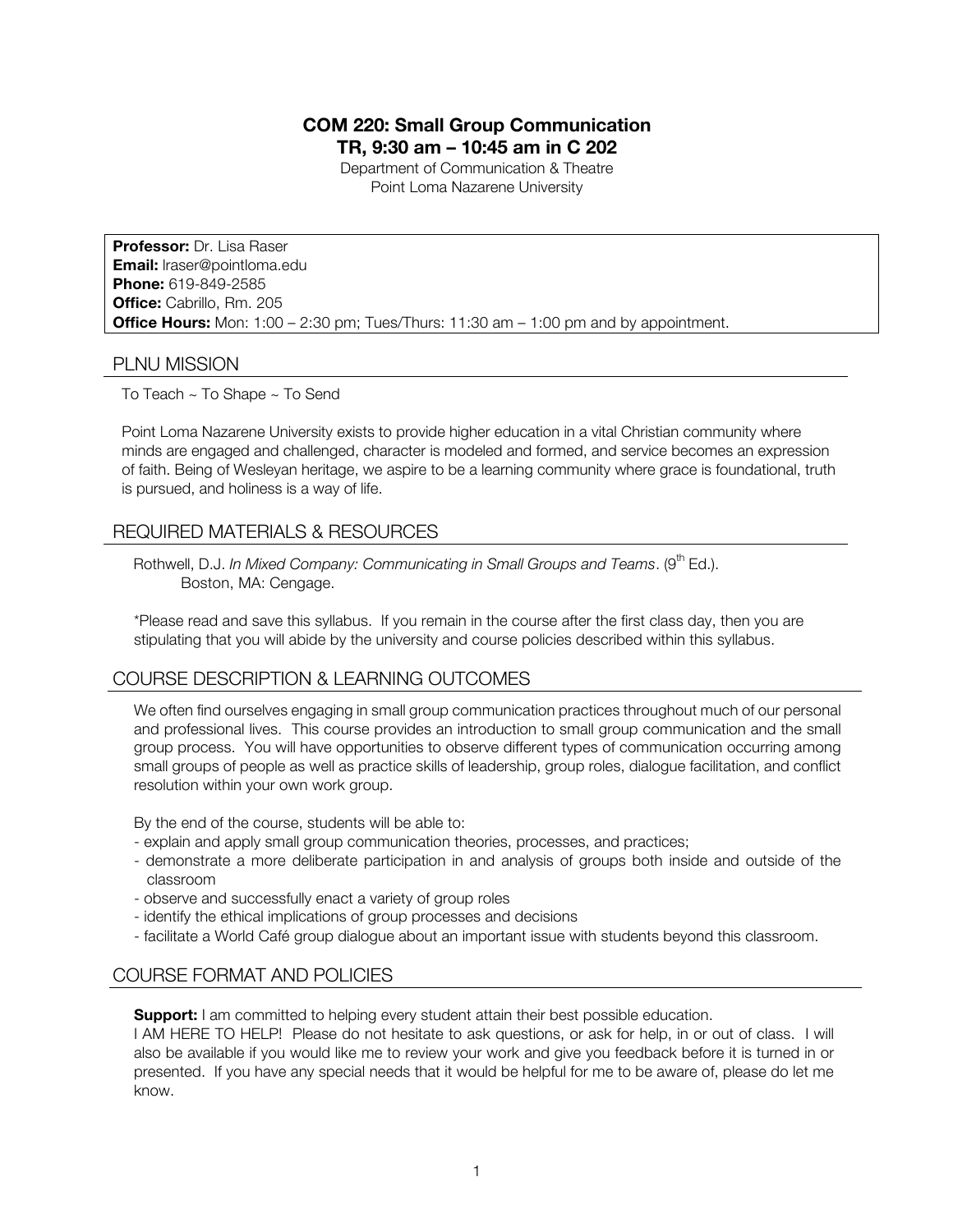**Attendance:** As members of a learning community, your presence is appreciated, and your absence is noticed. The class sessions are set up to help people learn from each other (through discussions, activities, etc.) and you are expected to attend each class session. Everyone has useful and insightful information to offer to the class. Participation is the core of this work, and to help keep track of that, I take attendance.

You are allowed two (2) excused or unexcused absences in the course of the semester without penalty. The only absences excused after that will be university approved absences (see section below). It is your choice how you use these absences and it is encouraged that you use them wisely. Please note that these 2 absences DO include instances of illness and family obligations. Each absence over two will result in a 15-point deduction to your overall grade.

As noted in the University catalog: If you are absent from more than 10 percent of class meetings (3 classes), I have the option of filing a written report which may result in de-enrollment. If the absences exceed 20 percent (6 classes), you may be de-enrolled without notice. If the date of de-enrollment is past the last date to withdraw from a class, you will be assigned a grade of W or WF consistent with university policy in the grading section of the catalog. See Academic Policies in the undergrad student catalog.

**University Approved Absences:** Absences for certain events and obligations recognized by the University (i.e.: participation in sports, forensics, music tours, etc.) may be counted as "excused." Please notify me at least one week prior to such absences with documentation and contact information from the sponsoring program/department. You are responsible for making up all work missed due to absences in a timely manner, to be worked out ahead of time with me.

**Tardies:** It is an expectation of this class community that we begin our class time *together*, and complete our class time *together* each day. Instances of habitual lateness are a distraction to our class community and may impact your ability to participate fully in the course. Therefore, I do make note when you are late to class and habitual lateness will negatively impact your participation grade.

Being absent for more than 20 minutes during any part of a class period, whether at the beginning, middle, or end, will constitute an absence. Similarly, it is expected that you remain actively engaged in the classroom activities until the entire class has been dismissed for the day. Failure to do so will result in a deduction of your participation points for the course. If you absolutely must leave early one day for an important/legitimate/emergency reason, please approve it with me at the class period prior or via email. (Please arrange any meetings with your major adviser so that they do not conflict with your class schedule.) If you leave class early without timely notification/approval, it will negatively affect your course participation grade. Please talk to me early in the semester if you have any questions or concerns about this policy.

**Late Work/Make Up Work:** All work is expected on the planned "due dates" - at the beginning of the class period when they are due. In general, no late or makeup written assignments/presentations will be allowed. In the event of a documented personal emergency and at my discretion, makeup work *may* be accepted for half credit. If you are absent on the day of a test or a presentation, I will only consider a make-up opportunity if you have communicated with me in advance of your absence and you have a documented personal emergency. Depending upon the circumstance, a make up opportunity may not receive full credit.

**Incomplete:** Incompletes will only be granted under extreme circumstances, given reasonable justification.

**Electronic Devices:** Please join me in turning off or silencing all cell phones and refrain from using them (including texting) during class. If you choose to have your phone on vibrate in order to remain reachable for a family member who may need care, for example, please take such calls outside. You may bring a laptop/tablet to class to use for notes. If you use your laptop/tablet for things not related to this class (e.g.,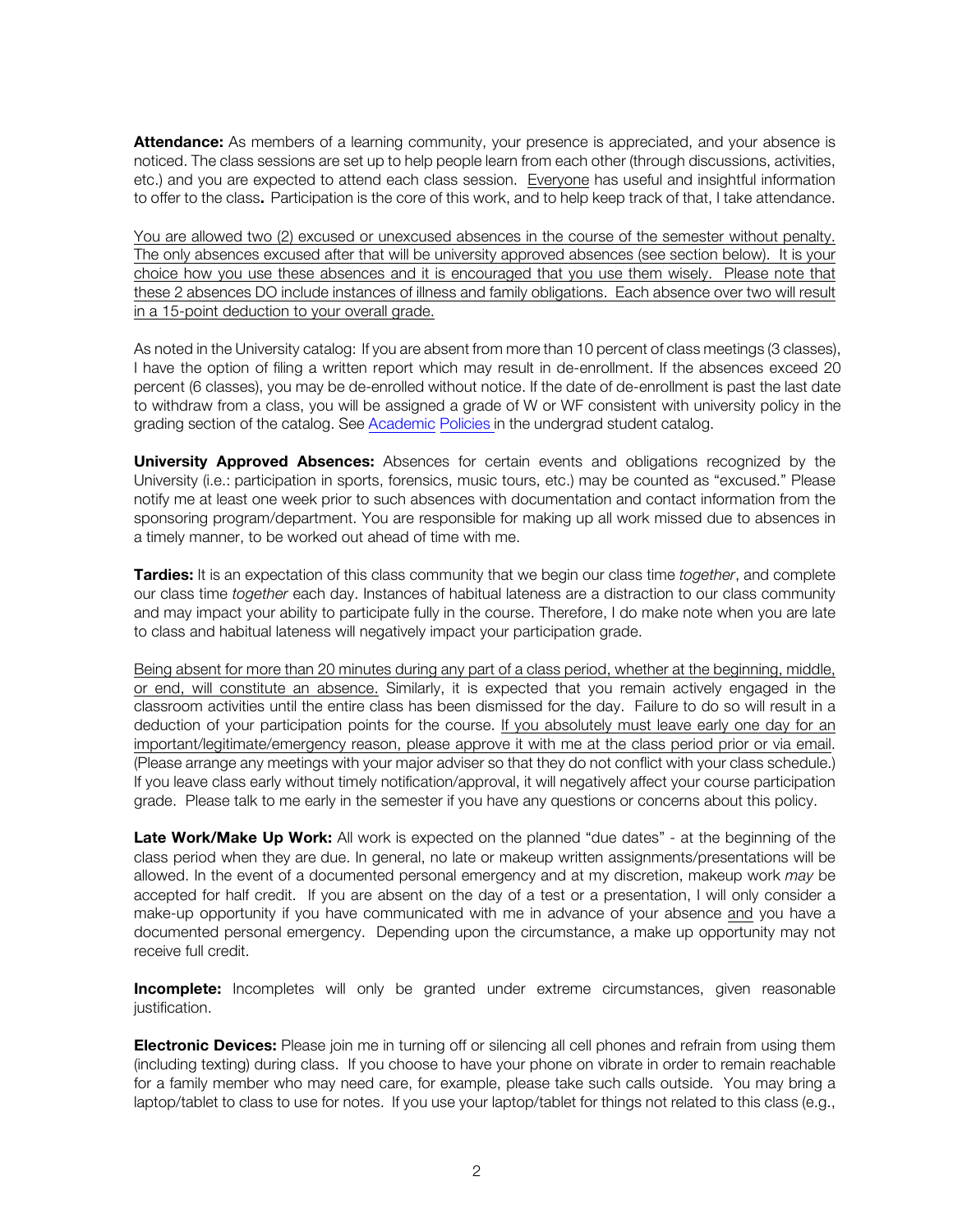internet, games, work from other classes) and/or if your use of these devices causes any disruption in class, you will be asked to put your laptop/tablet away. If you use your device (either cell phone or laptop/tablet) for non-class related purposes, you will receive a deduction in your participation grade in the course.

**Email:** I will frequently use email to communicate with you and I do my best to respond to your emails as promptly as possible. I will respond to emails Monday-Friday from 8:00 am – 4:30 pm. If you send me an email over the weekend or holiday, I will respond on the following school day. I ask that you follow these simple email reminders: (1) Please address me at the beginning of each email and conclude your email by typing your name. (2) Please read your emails twice before hitting "send". (3) Please craft your emails with respectful language and tone. If you are frustrated by something, email is not the best way to communicate about it. Please schedule a meeting with me so that we can discuss in person.

**Written Work:** Please type, double-space and staple all written work unless instructed otherwise**.** It is my expectation that all writing will be clear, coherent, and free of grammatical/spelling errors. Please proof all written work – your grade will reflect both the substance and the style of your writing. When working on the computer, try to plan for the "unexpected" but predictable problems: check printer ink and back up files as you go.

### **Student Responsibility:**

It is the student's responsibility to maintain his/her class schedule. Should the need arise to drop this course (personal emergencies, poor performance, etc.), the student has the responsibility to follow through (provided the drop date meets the stated calendar deadline established by the university), not the instructor. Simply ceasing to attend this course or failing to follow through to arrange for a change of registration (drop/add) may easily result in a grade of F on the official transcript.

### **Final Exam Policy:**

Successful completion of this class requires taking the final examination on its scheduled day. The final examination schedule is posted on the Class Schedules site. Final exams will not be given early before our assigned date/time. Please arrange any activities or transportation for the break around this finals schedule so that you can be present to take the test at the assigned time.

#### **Academic Dishonesty:**

Students should demonstrate academic honesty by doing original work and by giving appropriate credit to the ideas of others. As stated in the university catalog, "Academic dishonesty is the act of presenting information, ideas, and/or concepts as one's own when in reality they are the results of another person's creativity and effort. Such acts include plagiarism, copying of class assignments, and copying or other fraudulent behavior on examinations. A faculty member who believes a situation involving academic dishonesty has been detected may assign a failing grade for a) that particular assignment or examination, and/or b) the course." See Academic Policies in the undergrad student catalog.

#### **Academic Accommodations:**

While all students are expected to meet the minimum academic standards for completion of this course as established by the instructor, students with disabilities may require academic accommodations. At Point Loma Nazarene University, students requesting academic accommodations must file documentation with the Disability Resource Center (DRC), located in the Bond Academic Center. Once the student files documentation, the Disability Resource Center will contact the student's instructors and provide written recommendations for reasonable and appropriate accommodations to meet the individual learning needs of the student. This policy assists the University in its commitment to full compliance with Section 504 of the Rehabilitation Act of 1973, the Americans with Disabilities (ADA) Act of 1990, and ADA Amendments Act of 2008, all of which prohibit discrimination against students with disabilities and guarantees all qualified students equal access to and benefits of PLNU programs and activities.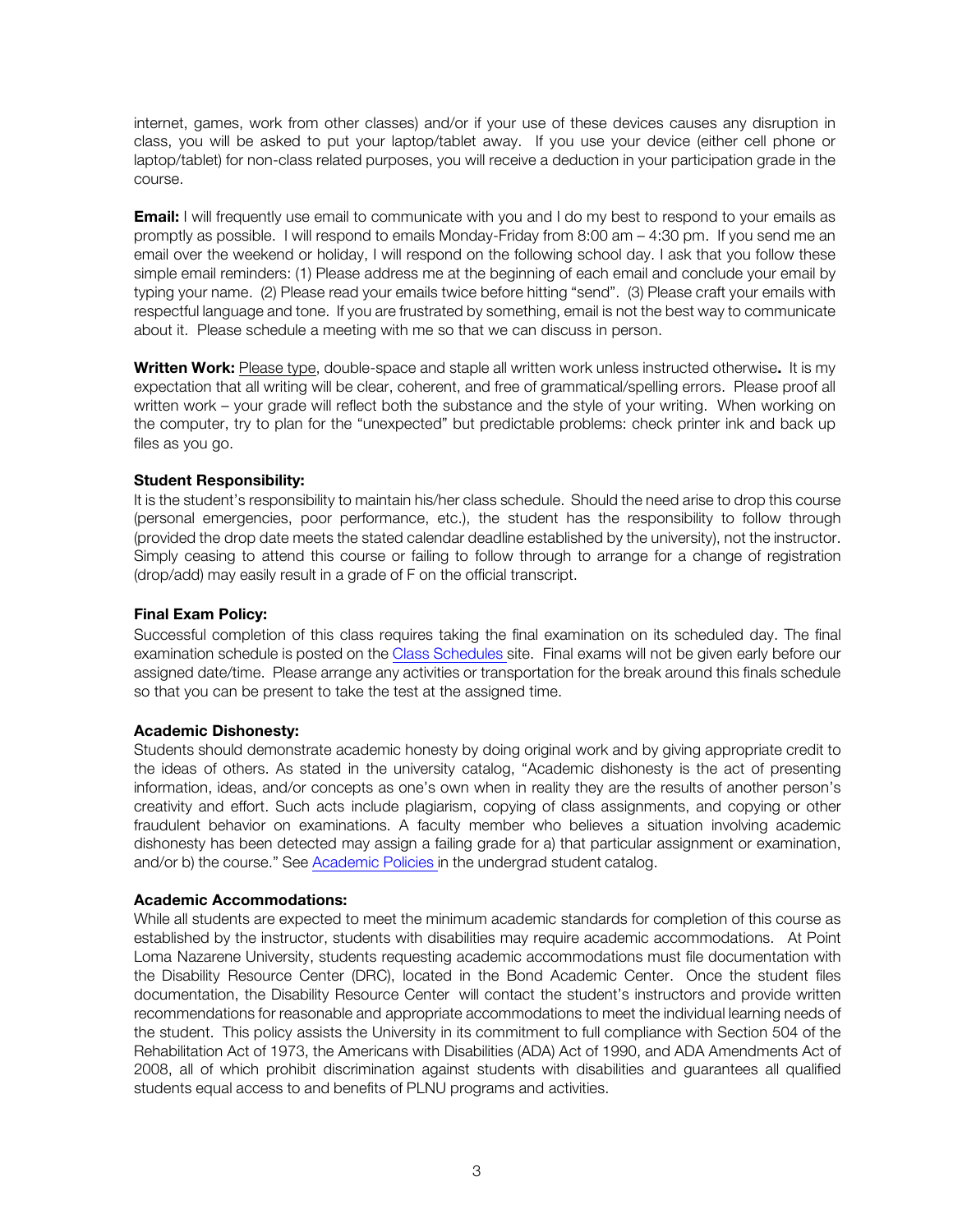#### **Ferpa Policy:**

In compliance with federal law, neither PLNU student ID nor social security number will be used in publicly posted grades or returned sets of assignments without student written permission. This class will meet the federal requirements by (each faculty member choose one strategy to use: distributing all grades and papers individually; requesting and filing written student permission; or assigning each student a unique class ID number not identifiable on the alphabetic roster.). Also in compliance with FERPA, you will be the only person given information about your progress in this class unless you have designated others to receive it in the "Information Release" section of the student portal. See Policy Statements in the undergrad student catalog.

### **PLNU Copyright Policy:**

Point Loma Nazarene University, as a non-profit educational institution, is entitled by law to use materials protected by the US Copyright Act for classroom education. Any use of those materials outside the class may violate the law.

# CLASS ASSIGNMENTS & COURSE SCHEDULE

**Exams:** There are two exams in this course – one near the middle of the semester and one during finals week. The exams will include material from the book and in-class discussion/activities. Exams may contain T/F, Multiple Choice, Matching, Fill-in-the-blank, and short response/essay questions. You will receive a study guide before each exam to aid in your preparation.

**Derber Field Observations:** We will be reading an excerpt from Charles Derber's book, *The Pursuit of Attention* (posted on Canvas.) Inspired by Derber's work, you will be conducting some field observations of conversational narcissism occurring in social settings outside of the classroom. You will be asked to turn in an essay in addition to your field notes that reflects upon your observations as well as your own practice of conversational responses. More detail about this assignment will be given in class on the day that it is assigned (see course schedule.)

**Dialogue Café Group Project & Presentation:** In this course we will be learning about World Café, a method for group interaction that is centered around the practice of dialogue. As a group, you will create a time and space to host your own Dialogue Café (inspired by the World Café model) in November. You will develop some central questions for discussion around an issue of your choice, invite some friends, and facilitate a dialogue around your selected questions. Your group will turn in a Dialogue Café plan for approval and feedback from me before you host your Dialogue Café. At the end of the semester, your group will present about your Dialogue Café to the rest of the class, including photos from the event and feedback from your participants. More detail about this assignment will be given in class on the day that it is assigned (see course schedule.)

**Reading Check-ins and Participation:** At times you will be given short assignments or exercises in class (typically at the beginning of class) that will prompt you to recall and/or reflect upon your reading assignment for that day. Reading Check-ins will vary between 5-10 points each and can take a variety of forms (freewrite, short quiz, creating a discussion question, small group discussion, etc.) Reading check-ins cannot be made up. If you come late to class and miss a reading check in, you will receive a zero on that assignment. If you come late, you will not be given extra time to complete a reading check in. Your reading from the assigned chapter of the textbook should be completed before you come to class on Tuesday. Reading check-ins may be given on either Tuesday or Thursday class periods.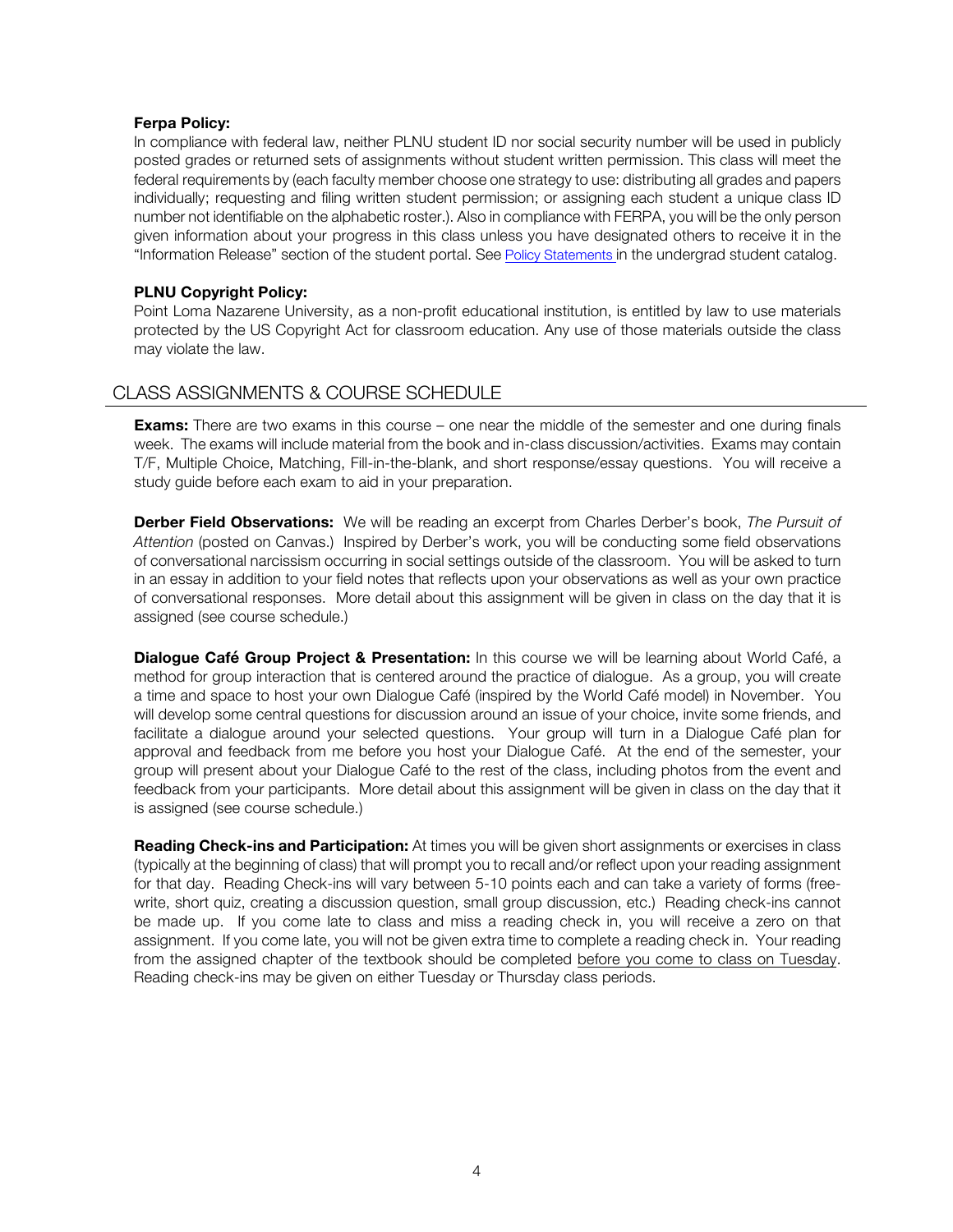The remaining portion of this grade will be designated for your class participation and will reflect your involvement in the course, including (but not limited to): your regular and on-time class attendance, how well/completely you read for the day and incorporate text concepts into the discussion/activities, how "present" you are in class, how readily you volunteer for in-class activities, and how well you generally project respectful involvement such as supportive listening, nonverbal feedback, and thoughtful verbal contributions.

# ASSESSMENT & GRADING

| Grade Scale (% to Letter):<br>93-100<br>90-92.9% | Α<br>A- | 73-76<br>70-72 | C<br>$C-$ |
|--------------------------------------------------|---------|----------------|-----------|
| 87-89                                            | B+      | 67-69          | $D+$      |
| 83-86                                            | В       | 63-66          | D         |
| 80-82                                            | В-      | 60-62          | D-        |
| 77-79                                            | C+      | $0 - 59$       | F         |

### Point Distribution

| <b>COURSE REQUIREMENTS</b>                       | <b>Number of Points</b><br><b>AVAILABLE</b> | <b>Number of Points</b><br><b>EARNED</b> |
|--------------------------------------------------|---------------------------------------------|------------------------------------------|
| Mid Term Exam                                    | 100                                         |                                          |
| Final Exam                                       | 100                                         |                                          |
| Derber Field Observations                        | 100                                         |                                          |
| Dialogue Café Group Project - Plan               | 25                                          |                                          |
| Dialogue Café Group Project & Presentation       | 100                                         |                                          |
| Reading Check-ins & Participation                | 125                                         |                                          |
| <b>TOTAL</b>                                     | 550                                         |                                          |
| - Absence penalties (15 pts. per absence after 2 | (e.g., 3 absences                           |                                          |
| absences)                                        | $= -15$                                     |                                          |

## **Tentative Course Schedule**

- Subject to change with fair notice.
- Please complete reading prior to arriving at class on the assigned due date.

| <b>WK</b> | Date   | Topic                               | Reading/Assignments Due                 |
|-----------|--------|-------------------------------------|-----------------------------------------|
|           | R 9/1  | Welcome/Course Introduction         |                                         |
| 2         | T 9/6  | Comm Competence in Groups           | Ch. 1                                   |
|           | R 9/8  | Comm Competence in Groups           |                                         |
| 3         | T 9/13 | Groups as Systems                   | Ch. 2                                   |
|           | R 9/15 | Groups as Systems                   |                                         |
| 4         | T 9/20 | Group Development                   | Ch.3                                    |
|           | R 9/22 | <b>Group Development</b>            | Quick Reference Guide for Hosting World |
|           |        | Assign: Dialogue Café Group Project | Café (find on Canvas)                   |
| 5         | T 9/27 | Group Climate                       | Ch. 4                                   |
|           |        | Dialogue Café: Set the Context      |                                         |
|           | R 9/29 | Group Climate                       | Derber, Ch 2 (find on Canvas)           |
|           |        | Conversational Narcissism           |                                         |
|           |        | Assign: Derber Field Observations   |                                         |